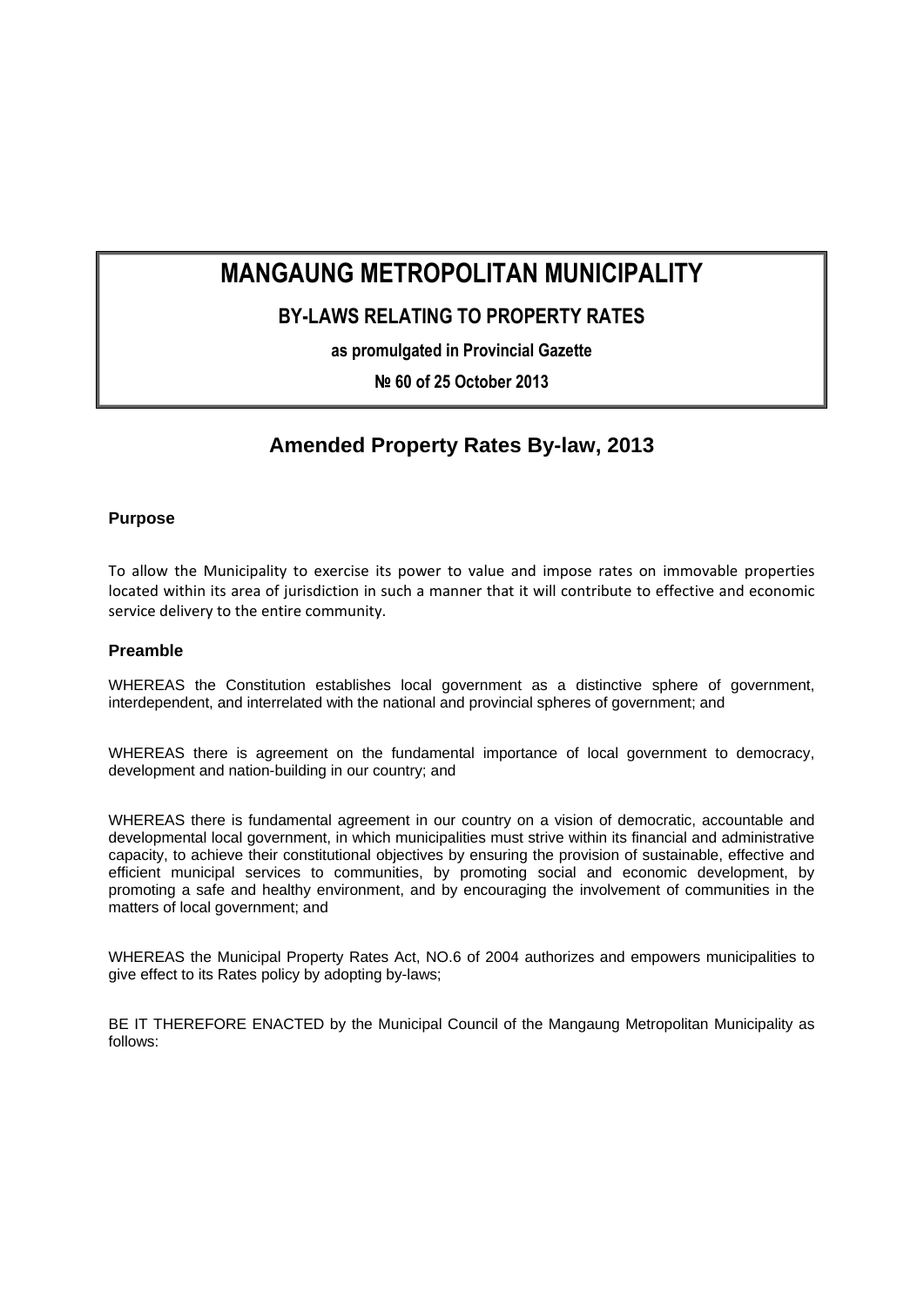## **TABLE OF CONTENTS**

- **1. DEFINITIONS**
- **2. PRINCIPLES**
- **3. APPLICATION OF BY‐LAW**
- **4. PRINCIPLES APPLICABLE TO FINANCING OF SERVICES**
- **5. CATEGORIES OF PROPERTY**
- **6. CATEGORIES OF OWNERS**
- **7. PROPERTIES USED FOR MULTIPLE PURPOSES**
- **8. DIFFERENTIAL RATING**
- **9. EXEMPTIONS AND IMPERMISSIBLE RATES**
- **10. REDUCTIONS**
- **11. REBATES**
- **12. PAYMENT OF RATES**
- **13. PHASING IN OF RATES**
- **14. FREQUENCY OF VALUATION**
- **15. COMMUNITY PARTICIPATION**
- **16. REGISTER OF PROPERTIES**
- **17. REGULAR REVIEW PROCESSES**
- **18. SHORT TITLE**
- **19. COMMENCEMENT**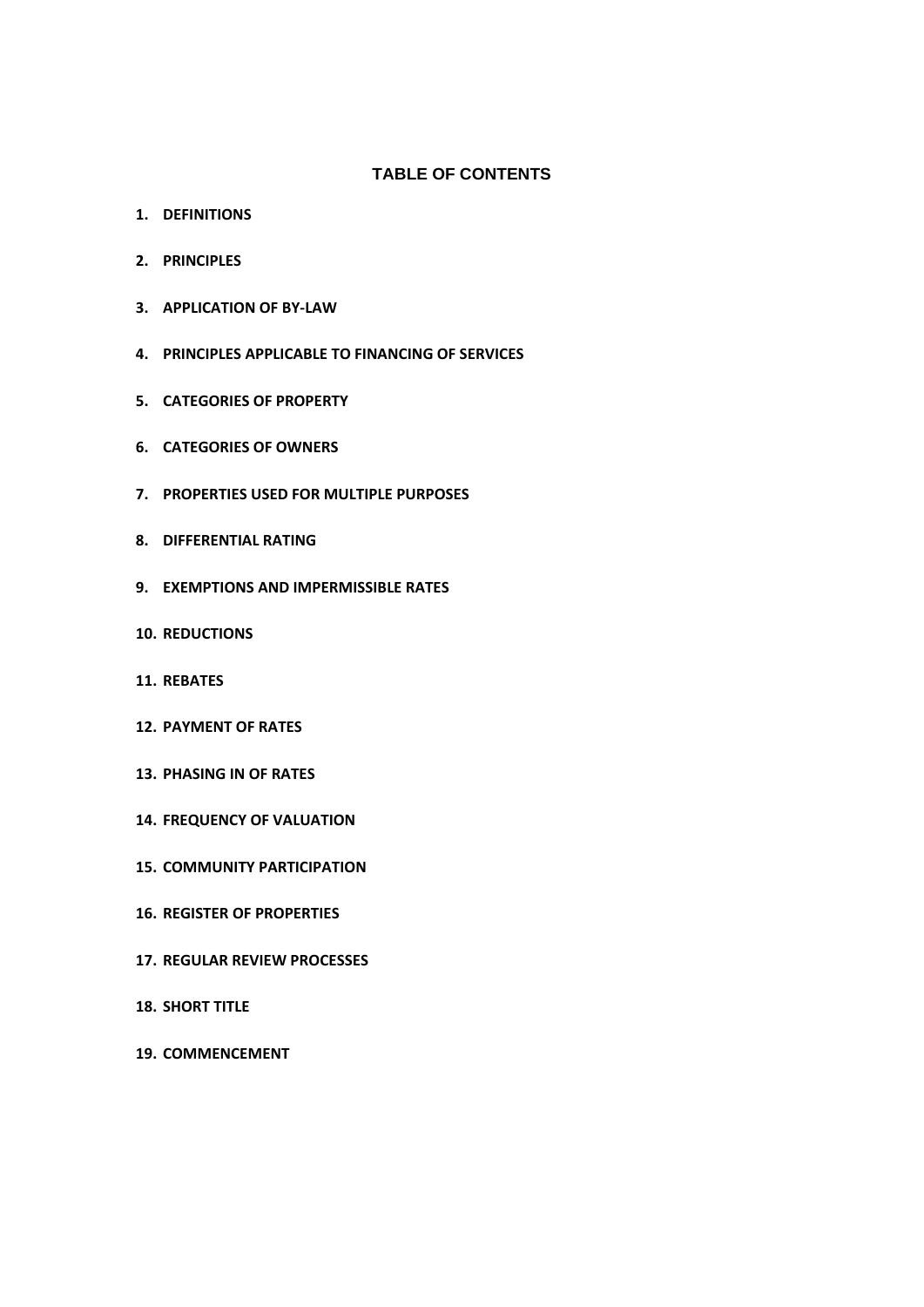#### **1. Definitions**

(1) For the purpose of these by-laws any word or expression to which a meaning has been assigned in the Local Government: Municipal Property Rates Act, 2004 (Act NO.6 of 2004) shall bear the same meaning in these by-laws and unless the context indicates otherwise-

**"Act"** means the Local Government: Municipal Property Rates Act, 2004 (Act NO.6 of 2004);

**"Agent"**, in relation to the owner of a property, means a person appointed by the owner of the property-

- (a) to receive rental or other payments in respect of the property on behalf of the owner; or
- (b) to make payments in respect of the property on behalf of the owner;

**"Annually"** means once every financial year;

#### **"Business property"** means –

- (a) property used for the activity of buying, selling or trading in commodities or services and includes any office or other accommodation on the same property, the use of which is incidental to such activity; or
- (b) property on which the administration of the business of private or public entities take place;

#### **"Category"**

- (a) in relation to property, means a category of properties determined in terms of Section 8 (2) of the Act;
- (b) in relation to owners of properties, means a category of owners determined in terms of section 15 (2)of the Act.

**"Child-headed household"** means a household where the main caregiver of the said household is younger than 21 years of age. Child-headed household means a household headed by a child as defined in the section 28(3) of the Constitution.

**"Exclusion"** in relation to a municipality's rating power, means a restriction of that power as provided for in section 16 and 17 of the Act.

**"Exemption"** - in relation to the payment of a rate, means an exemption granted by a municipality in terms of section 15 of the Act.

**"Farm property or small holding used for agricultural purpose"** – means property that is used for the cultivation of soils for purposes of planting and gathering in of crops; forestry in the context of the planting or growing of trees in a managed and structured fashion; the rearing of livestock and game or the propagation and harvesting of fish, but excludes the use of a property for the purpose of eco-tourism; and in the respect of property on which game is reared, trade or hunted, it excludes any portion that is used for commercial or business purposes;

**"Farm property or small holding not used for any purpose"** – means agricultural property or an agricultural zoned land unit situated outside an urban region which is not used for farming purposes, regardless of whether such portion of such property has a dwelling on it which is used as a dwelling and must be regarded as residential property;

**"Guesthouse"** means accommodation in a dwelling-house or second dwelling where up to 10 rooms are used for the purpose of supplying lodging and meals to transient guests for compensation, in an establishment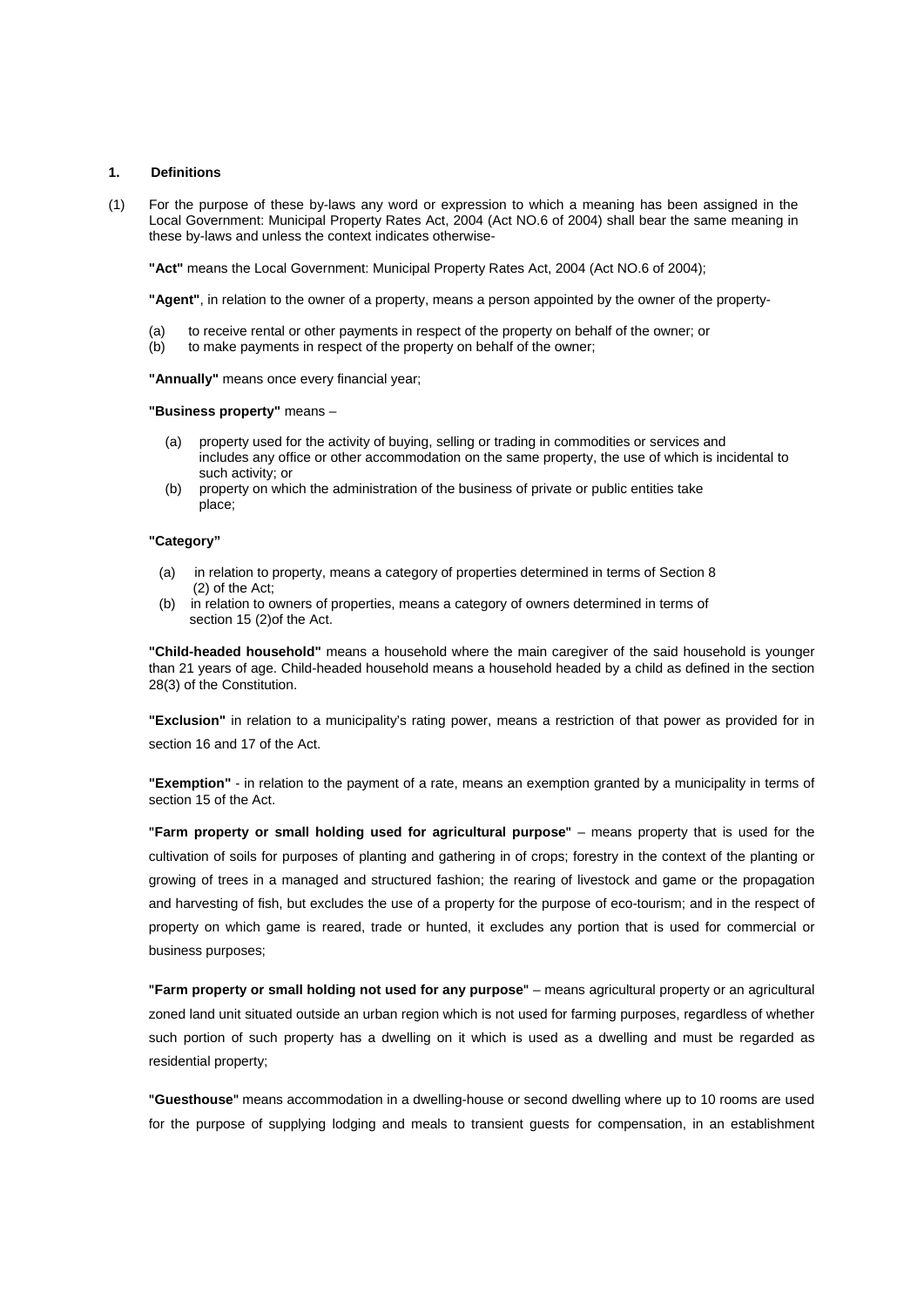which exceeds the restrictions of a bed and breakfast establishment and may include business meetings or training sessions for resident guests;

**"Market value"** in relation to a property, means the value of the property determined in accordance with section 46 of the Act.

**"Multiple purposes"**, in relation to a property, means the use of a property for more than one purpose.

**"Municipality"** means the Mangaung Metropolitan Municipality, and when referred to as

- (a) an entity, means Mangaung Metropolitan Municipality as described in section 2 of the Local Government: Municipal Systems Act, 2000 (Act No. 32 of 2000); and
- (b) a geographic area, means the municipal area of the Mangaung Metropolitan Municipality as determined in terms of the Local Government: Municipal Demarcation Act, 1998 (Act No 27 of 1998);
- (c) a person, means any political structure, political office bearer, councillor, duly authorised agent thereof or any employee thereof acting in connection with this by-law by virtue of a power vested in the municipality and delegated or sub-delegated to such political structure, political office bearer, councillor, agent or employee;

**"Municipal properties"** refers to property that is registered in the name of the Municipality and property vested by usage in the name of the Municipality whether it is used by the Municipality itself or made available to other entities without cost or in terms of a rental agent

**"Newly rateable property"** means any rateable property on which property rates were not levied before the end of the financial year preceding the date on which this Act took effect, excluding –

- (a) a property which was incorrectly omitted from a valuation roll and for that reason was not rated before that date; and
- (b) a property identified by the Minister by notice in the *Gazette* where the phasing in of a rate is not justified.

**"Occupier"**, in relation to a property, means a person in actual occupation of a property, whether or not that person has a right to occupy the property.

#### **"Owner"-**

- (a) in relation to a property referred to in paragraph (a) of the definition of 'property", means a person in whose name ownership of the property is registered;
- (b) in relation to a right referred to in paragraph (b) of the definition of 'property', means a person in whose name the right is registered;
- (c) in relation to a land tenure right referred to in paragraph (c) of the definition of 'property', means a person in whose name the right is registered or to whom it was granted in terms of legislation; or
- (d) in relation to public service infrastructure referred to in paragraph (d) of the definition of 'property' means the organ state which owns or controls that public service infrastructure as envisaged in the definition of 'publicly controlled' determined by the Act, provided that a person mentioned below may for the purposes of this by-law be regarded by a municipality as the owner of a property in the following cases:
	- (i) A trustee, in the case of a property in a trust excluding state trust land;
	- $\begin{array}{lll} \n\text{(ii)} & \text{An executor or administrator, in the case of a property in a decreased estate;} \\
	\text{(iii)} & \text{A trusted or liquidator, in the case of a property in an insolvent estate or in lic}\n\end{array}$
	- A trustee or liquidator, in the case of a property in an insolvent estate or in liquidation;
	- (iv) A judicial manager, in the case of a property in the estate of a person under judicial management;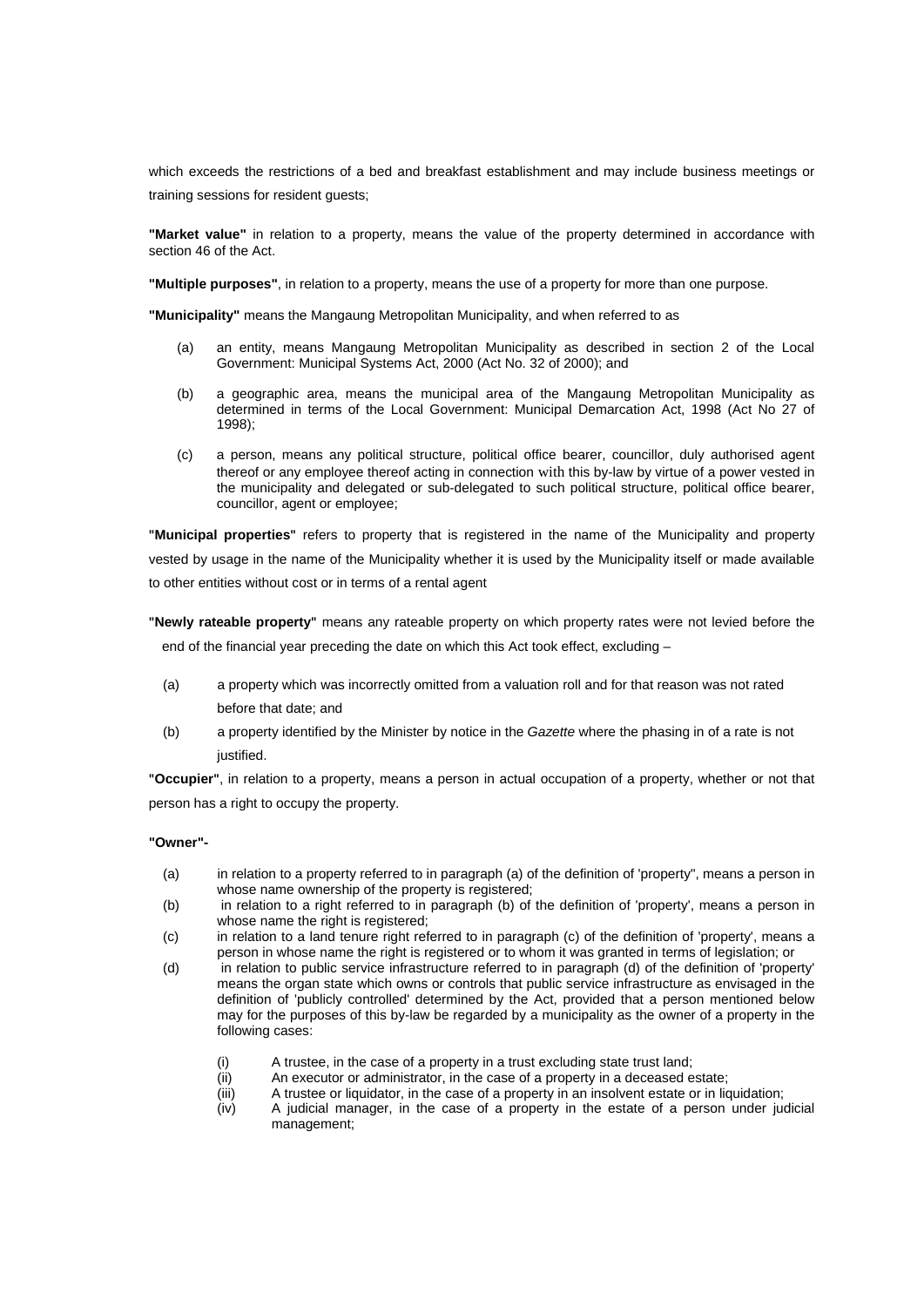- (v) A curator, in the case of a property in the estate of a person under curatorship;<br>(vi) A person in whose name a usufruct or other personal servitude is registered.
	- A person in whose name a usufruct or other personal servitude is registered, in the case of a property that is subject to a usufruct or other personal servitude;
- (vii) A lessee, in the case of a property that is registered in the name of a municipality and is leased by it; or
- (viii) A buyer in the case of a property that was sold by a municipality and of which possession was given to the buyer pending registration of ownership in the name of the buyer.

**"Person"** includes an organ of state

**"Private open space"** means land that is privately owned and used for practising of sport, play- or leisure facilities or used as a botanical garden, cemetery or nature area;

**"Privately owned townships serviced by the owner"** means single properties, situated in an area not ordinarily being serviced by the municipality, divided through sub division or township establishment into (ten or more) full title stands and/or sectional units and where all rates-related services inclusive of installation and maintenance of streets, roads, sidewalks, lighting, storm water drainage facilities, parks and recreation facilities, are installed at the full cost of the developer and are rendered and maintained by the residents, Home owners association or management companies/ bodies of such estate;

#### **"Property"** means:

- (a) Immovable property registered in the name of a person, including, in the case of a sectional title scheme, a sectional title unit registered in the name of a person;
- (b) a right registered against immovable property in the name of a person, excluding a mortgage bond registered against the property;
- (c) a land tenure right registered in the name of a person or granted in terms of legislation; or
- (d) public service infrastructure;
- (e) Where improvements encroach over common boundaries of properties or where the utility of property achieve its highest and best use jointly with other property, the City Valuer will nominate one of those properties as the "Parent" property. The other property/ies will be linked to this property in the Valuation Roll and will be referred to as "Child/ren". This economical unit will be valued as a single property, in conformity to the realities of the market. To accommodate the Mangaung billing system the total value will then be split as follow:
	- (i) A nominal value of not more than the individual land value only, will be entered on each "Child" property,
	- (ii) The sum of all the "Child" nominal values will be subtracted from the total value,
	- (iii) The balance will be entered against the "Parent" property
	- (iv) The category classification of "child/ren" will follow that of the "parent" property regardless of actual use .

**"Public service infrastructure"** means publicly controlled infrastructure of the following kinds:

- (a) national, provincial or other public roads on which goods, services or labour move across a municipal boundary;
- (b) water or sewer pipes, ducts or other conduits, dams, water supply reservoirs, water treatment plants or water pumps forming part of a water or sewer scheme serving the public;
- (c) power stations, power substations or power lines forming part of an electricity scheme serving the public;
- (d) gas or liquid fuel plants or refineries or pipelines for gas or liquid fuels, forming part of a scheme for transporting such fuels;
- (e) railway lines forming part of a national railway system;
- (f) communication towers, masts, exchanges or lines forming part of a communications system serving the public;
- (g) runways or aprons at national or provincial airports;
- (h) breakwaters, sea walls, channels, basins, quay walls, jetties, roads, railway or infrastructure used for the provision of water, lights, power, sewerage or similar services of ports, or navigational aids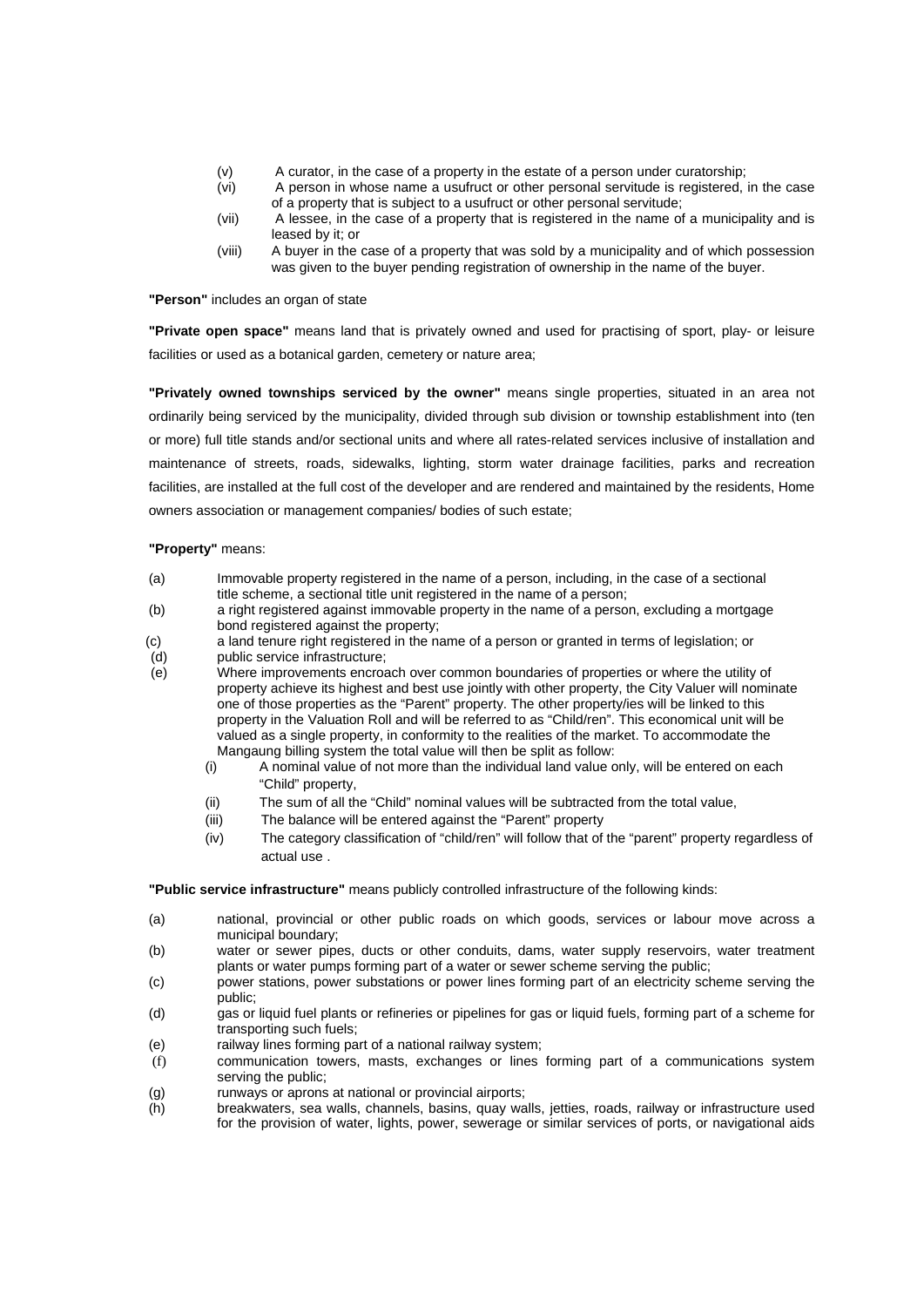comprising lighthouses, radio navigational aids, buoys, beacons or any other device or system used to assist the safe and efficient navigation of vessels;

- (i) any other publicly controlled infrastructure as may be prescribed; or
- (j) a right registered against immovable property in connection with infrastructure mentioned in paragraphs (a) to (i).

**"Rebate"** in relation to a rate payable on property, means a discount granted, in terms of section 15 of the Act, on the amount of the rate payable on the property;

**"Reduction",** in relation to a rate payable on a property, means the lowering, in terms of section 15 of the Act, of the amount for which the property was valued and the rating at that lower amount.

**"Residential property"** means a building designed for, or containing provision for human habitation, together with such outbuildings is ordinarily used therewith:-

- (a) is used exclusively for residential purposes. (b) is a unit registered in terms of the Sectional Title Act and used exclusively for residential purposes.
- (c) is owned by a share-block company and used solely for residential purposes.
- (d) is a residence used for residential purposes situated on property used for or related to educational purposes.
- (e) Retirement schemes and life right schemes used exclusively for residential purposes.

And specifically exclude hostels, guest houses and vacant land irrespective of its zoning or intended use.

 **"State owned property"** refers to property used or owned by the State other than public service infrastructure

 **"Student dwelling"** refers to a dwelling or part of thereof used for accommodation of a maximum of 10 students on a site with a maximum size of 1 100m<sup>2</sup>, a maximum of 12 students on a site that varies between 1 101 $m^2$  – 1 500 $m^2$  and a maximum of 14 students on a site bigger than 1 500 $m^2$ , receiving instruction at a place of instruction or adult instruction, subject to the provisions of sub-sections 18.2 (read with Table IV), 18.6. A second dwelling can be permitted on the premises on condition that no restrictive conditions are registered in the relevant title deed that prohibits the development of a second dwelling on the site. In the case of two dwellings on one erf the maximum accommodation allowed will be for a total of 14 students (depending the size of the erf). Cognition must be taken that no detached rooms will be permitted on the premises.

 **"Vacant land"** means any land on which no immovable improvements have been erected.

(2) In this by-law, words used in the masculine gender include the feminine, the singular includes the plural and vice versa.

#### **2. Principles**

- (1) Apart from meeting legislative requirements, this by-law also emanates from the objectives determined in Council's anti-corruption policy.
- (2) The levying of rate on a property is an exclusive right of the Municipality which will be exercised:
	- (a) optimally and comprehensively within the Municipality; and
	- (b) with consideration of the total revenue source of the Municipality.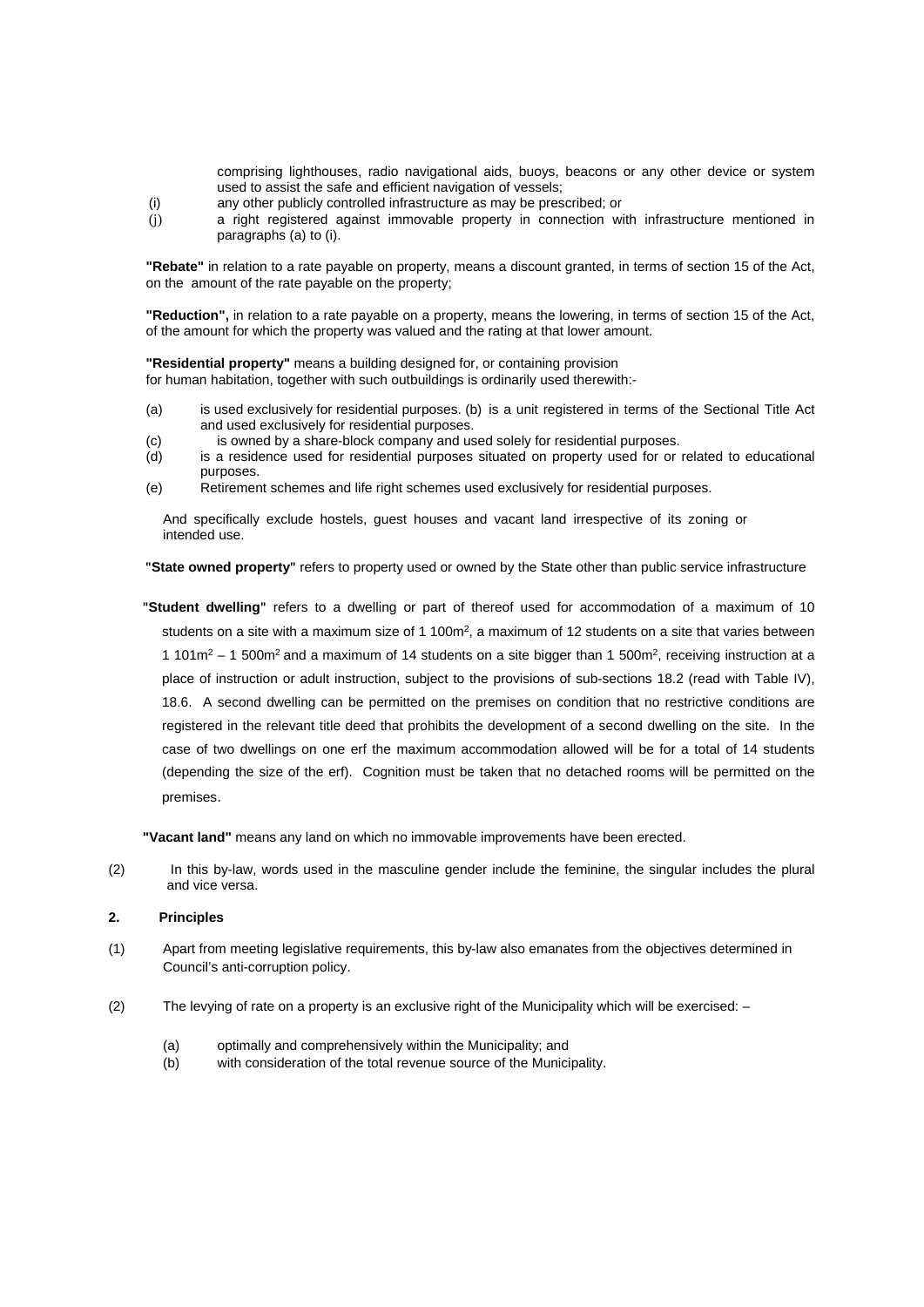- (3) The rating of properties will be done independently, justly, equitably and without prejudice and this principle will also be applied with the determination of criteria for exemptions, reductions and rebates as provided for in section 15 of the Act
- (4) The levying of property rates must be implemented in such a way that:
	- (a) it is aimed at development;
	- (b) it promotes sustainable local government by providing a stable and constant revenue source within the discretionary control of the Municipality; and
	- (c) it promotes economic, social and local development.
- (5) Property rates will be levied to:
	- (a) correct the imbalances of the past; and
	- (b) minimise the effect of rates on the indigent.
- (6) The market value of a property serves as basis for the calculation of property rates.
- (7) The rate tariff will be based on the value of all rateable properties and the amount the Municipality needs to fund community and subsidised services, after taking into account any possible surplus generated from trading and economic services and the amounts required to finance exemptions, rebates and reductions of rate, as approved by council from time to time.
- (8) Trade and economic services will be financially ring fenced and tariffs and service charges will as far as possible be calculated in such a way that the revenue generated covers the cost of the services or generate a surplus.
- (9) The provision for operating capital and bad debt must be related to community and subsidised services and must not include any provisions in respect of trade and economic services.
- (10) Property rates will be used to finance community and subsidised services.
- (11) Surpluses from trade and economic services may be used to subsidise community and subsidised services.
- (12) The revenue basis of the Municipality will be optimally protected by limiting the exemptions, rebates and reductions.
- (13) The Chief Financial Officer must, subject to the guidelines provided by the National Treasury and Mayoral Committee of Council, make provision for the following categories of municipal services: –
	- (a) Trade services
	- (b) Economic services
	- (c) Community services funded from Property Tax

#### **3. Application of By-law**

- (1) Where this by-law contradicts national legislation, such legislation has preference over this by-law. The Municipal Manager shall bring such conflicts immediately to the attention of the Council once he becomes aware of such conflicts and will propose changes to the municipality's by-laws to eliminate such conflicts.
- (2) If there is any conflict between this by-law and the property rates policy of the municipality this by-law shall prevail.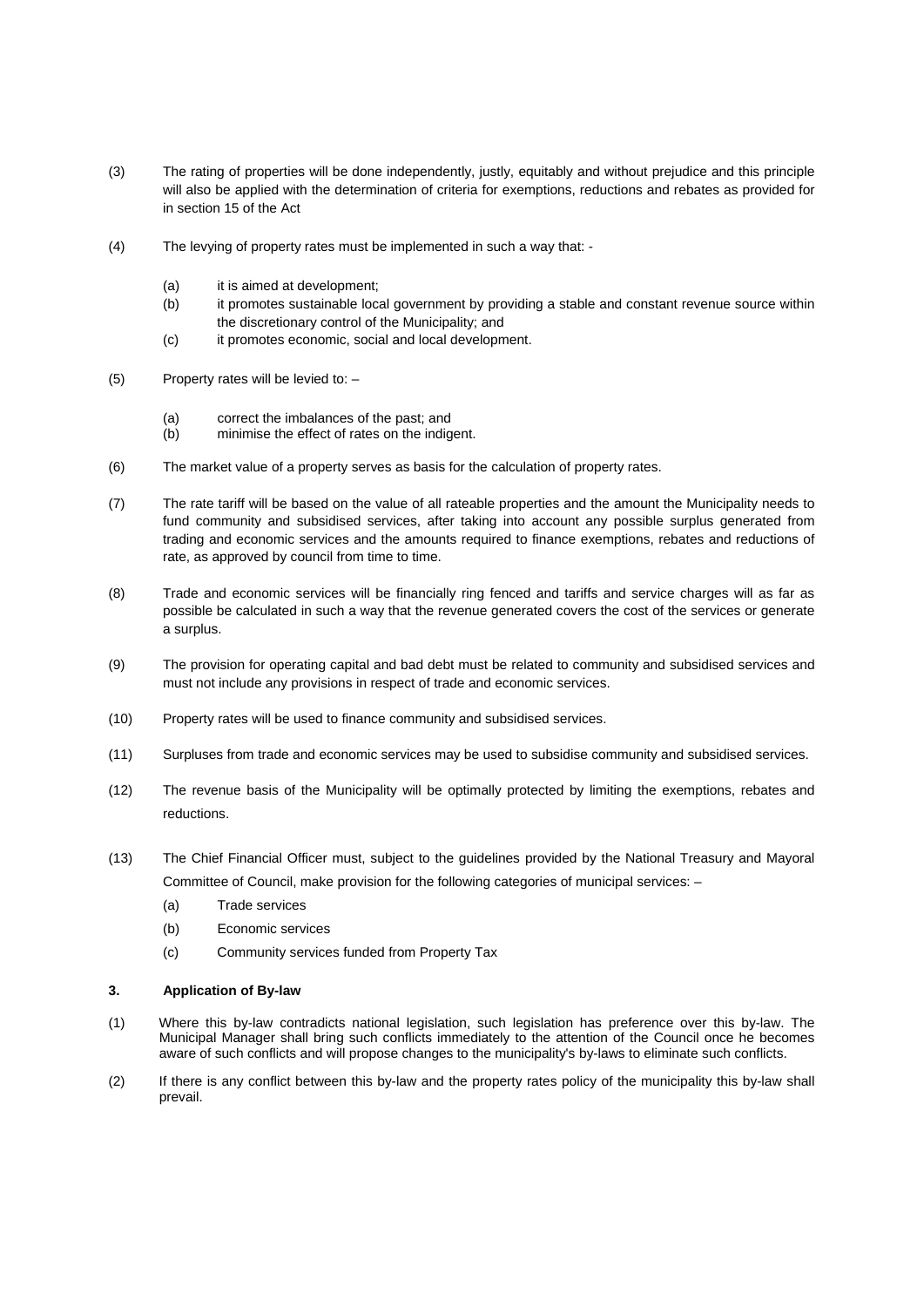- (3) In imposing the rate in the rand for each annual operating budget component, the municipality shall grant exemptions, rebates and reductions to the categories of properties and categories of owners.
- (4) This by-law gives effect to the municipality's property rates policy.

#### **4. Principles Applicable to Financing Services**

- (1) The municipal manager or his nominee must, subject to the guidelines provided by the National Treasury and Executive Committee of the municipality make provision for the following classification of services:
	- (a) Trading services
		- (i) Water
		- (ii) Electricity
	- (b) Economic services
		- (i) Refuse removal.
		- (ii) Sewerage disposal.
	- (c) Community and subsidised services

These include all those services ordinarily being rendered by the municipality excluding those mentioned in subsections (1)(a) and (b).

(2) Trading and economic services as referred to in subsections (1)(a) and (b) must be ring fenced and financed from service charges while community and subsidised services referred to in subsection(1 )(c) will be financed from surpluses on trading and economic services, regulatory fees, rates and rates related income.

#### **5. Categories of Property**

- (1) Different rates may be levied in respect of the categories of rateable properties as determined by the municipality's rates policy.
- (2) Such rates will be determined on an annual basis during the compilation of the municipality's budget.
- (3) In determining the category of a property referred to in subsection (1) the municipality shall take into consideration the dominant use of the property, regardless the formal zoning of the property.
- (4) All relevant information, including circumstantial evidence, may be taken into consideration in an attempt to determine for what purpose the property is being used. A physical inspection may be done to acquire the necessary information.

#### **6. Categories of Owners**

- (1) For the purpose of granting exemptions, reductions and rebates in terms of sections 9, 10 and 11 respectively the following categories of owners of properties are determined:
	- (a) Those owners who qualify and who are registered as indigents in terms of the adopted indigent policy of the municipality;
	- (b) Those owners who do not qualify as indigents in terms of the adopted indigent policy of the municipality but whose total monthly income is less than the amount annually determined by the municipality in its budget;
	- (c) Owners of property situated within an area affected by
		- a disaster within the meaning of the Disaster Management Act, 2002 (Act No. 57 of 2002); or
			- (ii) serious adverse social or economic conditions.
	- (d) Owners of residential properties with a market value below the amount as determined annually by the municipality in its budget;
	- (e) Owners of farm properties used for agricultural purposes.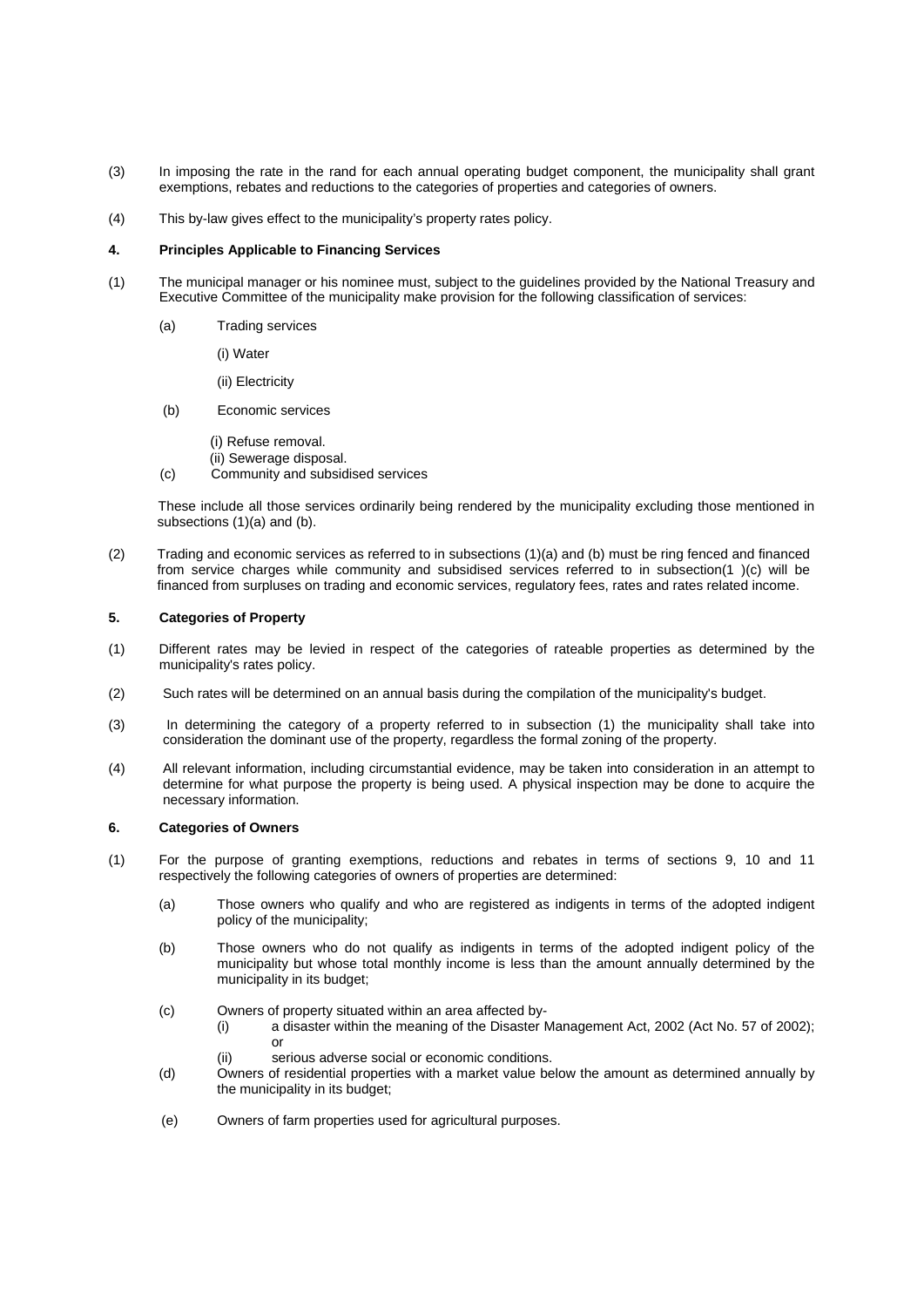- (f) Child headed families where any child of the owner or child who is a blood relative of the owner of the property, is responsible for the care of siblings or parents of the household.
- (g) Owners of farm properties that are used for residential purposes;
- (h) Owners of farm properties that are used for industrial, commercial and business purposes;
- (i) Owners of smallholdings used for residential purposes;
- (j) Owners of smallholdings used for industrial, commercial and business purposes;
- (k) Owners of developed properties not yet sold and transferred; and
- (l) Those owners who qualify as retired and disabled persons

#### **7. Differential Rating**

- (1) Criteria for differential rating on different categories of properties will be according to
	- (a) The nature of the property including its sensitivity to rating e.g. agricultural properties used for agricultural purposes.
	- (b) The promotion of social and economic development of the municipality.
- (2) Differential rating among the various property categories will be done:
	- (a) by way of setting different cent amount in the rand for each property category; and
	- (b) by way of reductions and rebates as provided for in this by-law document.

#### **8. Exemptions and Impermissible Rates**

- (1) Categories of property and categories of owners as determined by the municipality's rates policy on an annual basis will be exempted from paying rates.
- (2) Conditions determined by the rates policy will be applied accordingly.
- (3) Exemptions will automatically apply where no applications are required.
- (4) Rates may not be levied by the municipality on properties prescribed in Section 17(1) of the Act.
- (5) Public Benefit Organisations performing a specific public benefit activity and registered in terms of the Income Tax Act, 1962 (No 58 of 1962) for tax reduction because of those activities, may apply for exemption of property rates, on conditions as determined by the municipality's rates policy.
- (6) The municipality retains the right to refuse the exemption or cancel any exemption if the details supplied in the application form were incomplete, incorrect or false.
- (7) The extent of the exemptions implemented will annually be determined by the municipality and it must be included in the annual budget.

#### **9. Reductions**

- (1) Reductions as contemplated in section 15 of the Act will be considered on an *ad-hoc* basis in the event of the following:
	- (a) Partial or total destruction of a property.
	- (b) Disasters as defined in the Disaster Management Act, 2002 (Act No.57 of 2002).
- (2) The following conditions shall be applicable in respect of subsection (1):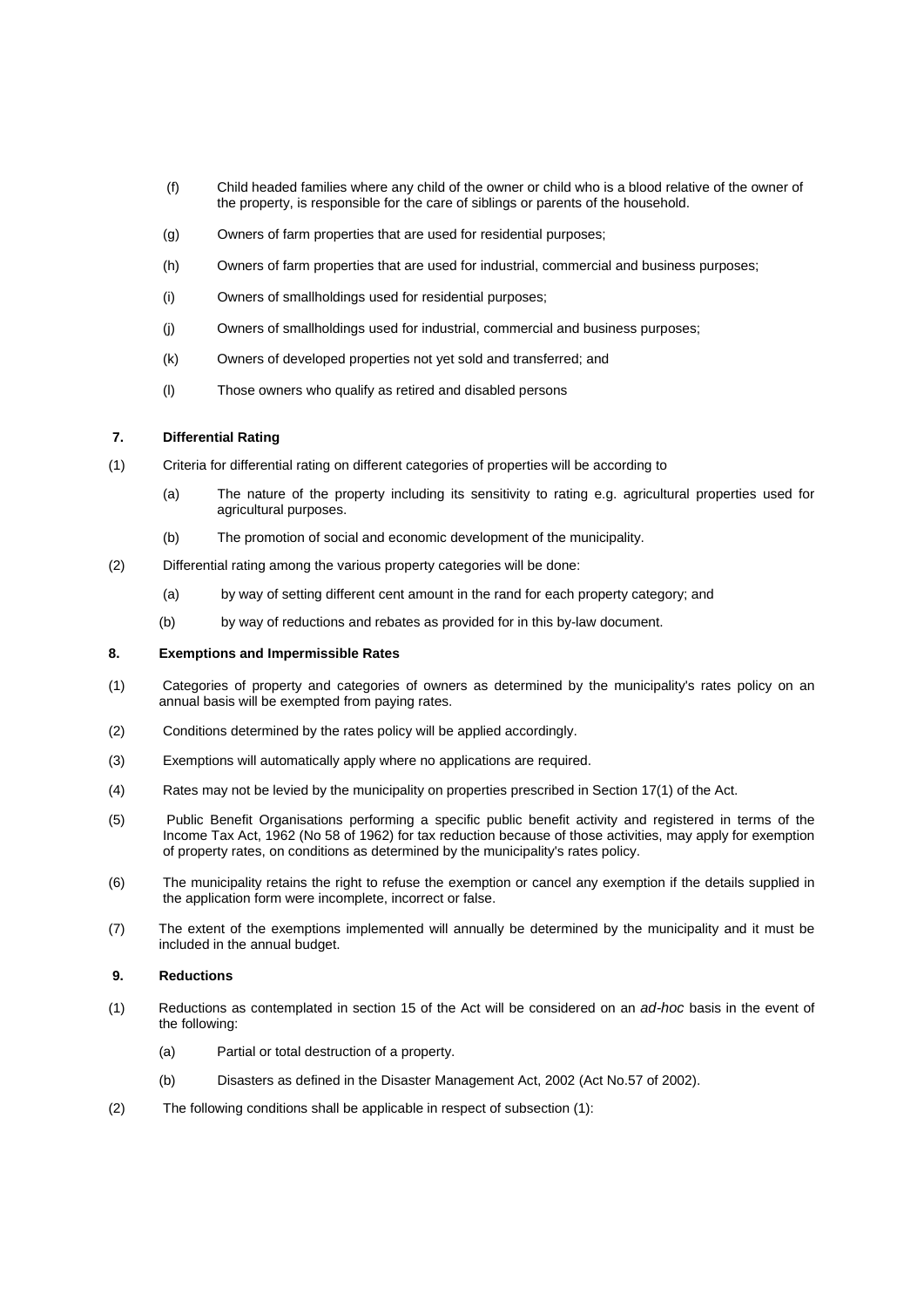- (a) The owner referred to in subsection (1)(a) shall apply in writing for a reduction and the onus will rest on such applicant to prove to the satisfaction of the municipality that his property has been totally or partially destroyed. He or she will also have to indicate to what extent the property can still be used and the impact on the value of the property.
- (b) Property owners will only qualify for a rebate if affected by a disaster as referred to in the Disaster Management Act, 2002 (Act No. 57 of 2002).
- (c) A maximum reduction determined by the municipality will be allowed in respect of both subsections (1) a) and (b)
- (d) An ad-hoc reduction will not be given for a period in excess of 6 months, unless the municipality gives further extension on application.
- (e) If rates were paid in advance prior to granting of a reduction the municipality will give credit to such an owner as from the date of reduction until the date of lapse of the reduction or the end of the period for which payment was made whichever occurs first.

#### **10. Rebates**

- (1) Categories of property
	- (a) The municipality may grant rebates to categories of property as determined in the municipality's rates policy.
- (2) Categories of owners
	- (a) The municipality may grant rebates to categories of owners as determined annually in the municipality's rates policy.
- (3) Applications by property owners for rebates must reach the municipality before the date determined by the property rates policy, preceding the start of the new municipal financial year for which relief is sought.
- (4) Conditions determined by the rates policy will be applied accordingly.
- (5) The municipality retains the right to refuse rebates if the details supplied in the application form were incomplete, incorrect or false.
- (6) Properties with a market value below a prescribed valuation level of an amount determined annually by the municipality may, instead of a rate being determined on the market value, be rated a uniform fixed amount per property.
- (7) The extent of the rebate, in terms of subsections (1), (2) and (6), shall annually be determined by the municipality and it shall be included in the annual budget.

#### **11. Payment of Rates**

- (1) Payments will be dealt with in accordance with the provisions of the municipality's Credit Control, Debt Collection and Indigent policies.
- (2) Interest shall be paid to Council on rates which have not been paid within 30 days from the date on which such rates become due at a rate of 1% higher than the prime rate for the period during which such rates remain unpaid after the expiry of the said period of 30 days.
- (3) The municipality will furnish each person liable for the payment of rates with a written account, which will specify:
	- (i) the amount due for rates payable,
	- (ii) the date on or before which the amount is payable,
	- (iii) how the amount was calculated,
	- (ix) the market value of the property, and
	- (v) rebates, exemptions, reductions or phasing-in, if applicable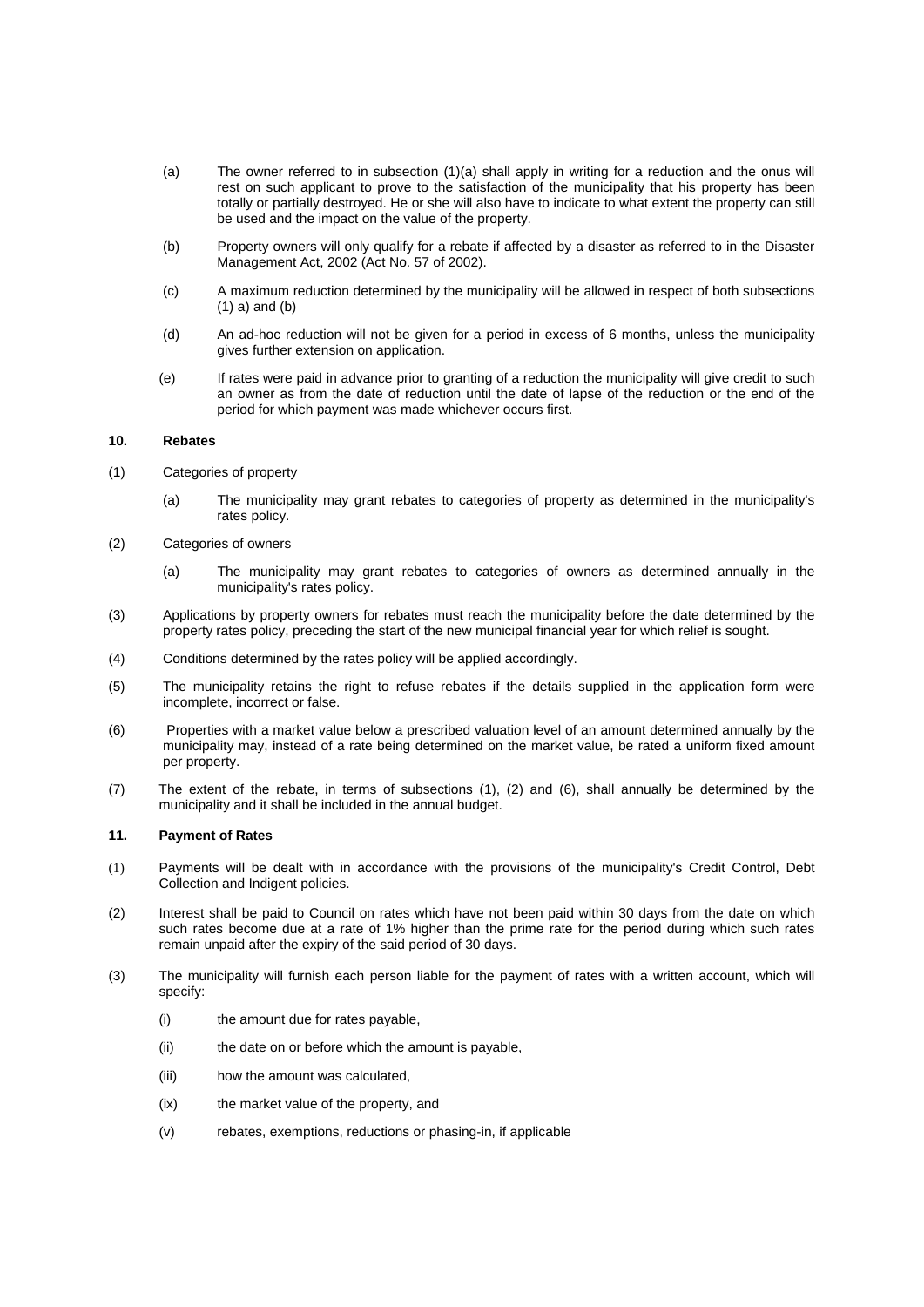- . (4) A person liable for payment of rates remains liable for such payment, whether or not such person has received a written account from the municipality. If the person concerned has not received a written account, he or she must make the necessary enquiries with the municipality.
- (5) In the case of joint ownership the municipality shall consistently, in order to minimise costs and unnecessary administration, recover rates from one of the joint owners only provided that it takes place with the consent of the owners concerned.

#### **12. Frequency of Valuation**

- (1) The municipality shall prepare a new valuation roll every 4 (four) years.
- (2) The municipality, under exceptional circumstances, may request the MEC for Local Government and Housing in the province to extend the validity of the valuation roll to 5(five) years.
- (3) Supplementary valuations will be done at least on an annual basis to ensure that the valuation roll is properly maintained.

#### **13. Community Participation**

- (1) Before Council commands a new valuation in terms of the Act, a consultation process involving all interest groups will be undertaken during which the purpose and method of valuation will be explained.
- (2) Before the Municipality adopts revised rates policy and by-law, the Municipality must follow the process of community participation envisaged in chapter 4 of the Municipal Systems Act, 2000 (Act No. 32 of 2000), and comply with subsection 4(2) and (3) of the Act.

#### **14. Register of Properties**

- (1) The municipality will compile and maintain a register in respect of all properties situated within the jurisdiction of the municipality. The register will be divided into Part A and Part B.
- (2) Part A of the register will consist of the current valuation roll of the municipality and will include all supplementary valuations done from time to lime.
- (3) Part B of the register will specify which properties on the valuation roll or any supplementary valuation roll are subject to:
	- (a) Exemption from rates in terms of section 15 of the Act,
	- (b) Rebate or reduction in terms of section 15 of the Act,
	- (c) Exclusion referred to in subsection 17 (1) (a), (e), (g), (h) and (i) of the Act.
- (4) The register will be open for inspection by the public at the municipal pay points as determined in the municipality's rates policy, during office hours and/or on the website of the municipality.
- (5) The municipality will update Part A of the register on a continuous basis by way of a supplementary valuation process.
- (6) The municipality will update Part Bon an annual basis as part of the implementation of the municipality's annual budget.

#### **15. Regular Review Processes**

(1) The municipality's rates policy must be reviewed on an annual basis to ensure that it complies with the Municipality's strategic objectives as contained in the Integrated Development Plan and with legislation.

#### **16. Revised Version**

(1) This By-law is a revised (amended) version of all or any by-law previously adopted by the Municipality's Council on the property rates matters.